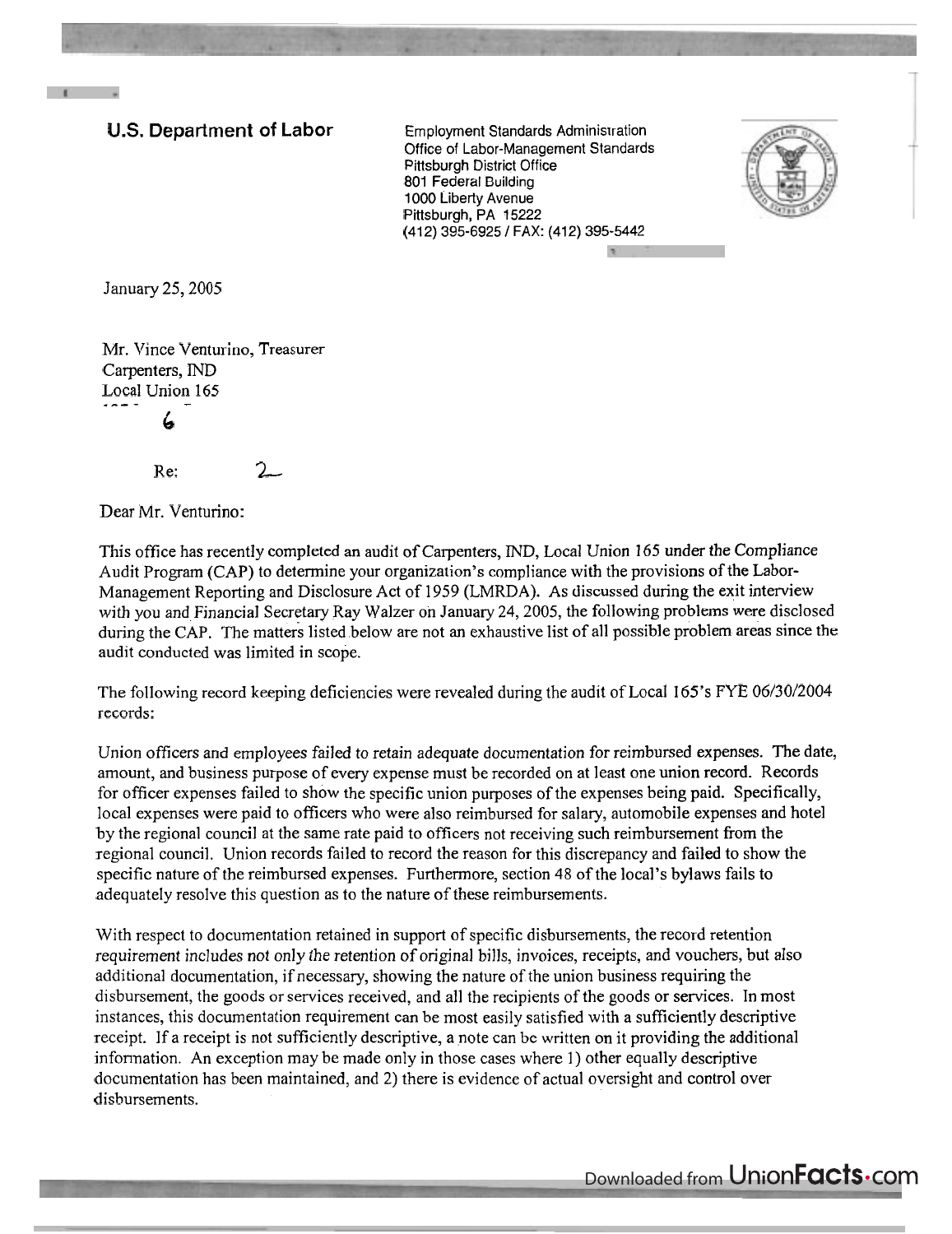Carpenters, IND, Local Union 165 January 25,2005 Page 2 of **3** 

As we discussed, you ageed to work with ihe regional council and other local officers to establish clearer guidelines regarding the local's reimbursement policies and procedures. Any changes in the local's bylaws should be sent to the Office of Labor Management Standards with your local's annual financial report filed with our office for the fiscal year during which those changes are adopted.

I strongly urge Local 165 to adopt clear guidelines regarding what types of expenses the local pays for reimbursement. Our office is certainly available to provide guidance to you regarding the requirements of the law, as they would pertain to any policies your union might adopt. If written guidelines are adopted in the near future, I would appreciate it if you would provide a copy to this office.

Local 165 failed to record in its records receipts for items sold to members including hats and jackets. Union receipts records must include an adequate identification of each receipt of money. The records should show the exact date that the money was received, the identity of the source of the money, and the individual amount received from each source. As we discussed, you will ensure that the storekeeper keeps better records and issues duplicate receipts to members for items purchased.

Adequate records were not kept for receipts and disbursements made to and from members cashing checks through the local's financial secretary. The practice of allowing members to endorse checks' from the local and exchange them for cash taken from dues receipts was discussed. You agreed to end this practice.

Your local was missing several membership meeting minute entries from 2001. As agreed, provided that Local 165 maintains all meeting minutes in the hture, no additional enforcement action will be taken regarding this violation.

The proper maintenance of union records is the personal responsibility of the individuals who are required to file Local 165's LM report. You should be aware that Section 206 of the LMRDA provides for a fine of not more than \$10,000 or imprisonment for not more than one year, or both, for willful failure to maintain records. Section 209(c) of the LMRDA provides for a fine of not more than \$1 0,000 or imprisonment for not more than one year, or both, for willful destruction or falsification of records, and applies to any person (not just the individuals who are responsible for filing the union's LM report).

The CAP disclosed a violation of LMRDA section 201(a) which requires that unions submit a copy of their current constitution and bylaws with its LM report when bylaw changes are made. Local 165 amended its constitution and bylaws in 2002, but a copy of the constitution and bylaws was not filed with Local 165's LM-3 report for that year. Two copies of Local 165's constitution and bylaws have now been filed. Remember to file the changes made in 2004 with your next LM-3 report after approval from the International.

I strongly recommend that you make sure that this letter and the compliance assistance materials being provided to you are passed on to yours and Mr. Walzer's successors at whatever time you may leave office.

Downloaded from UnionFacts.com